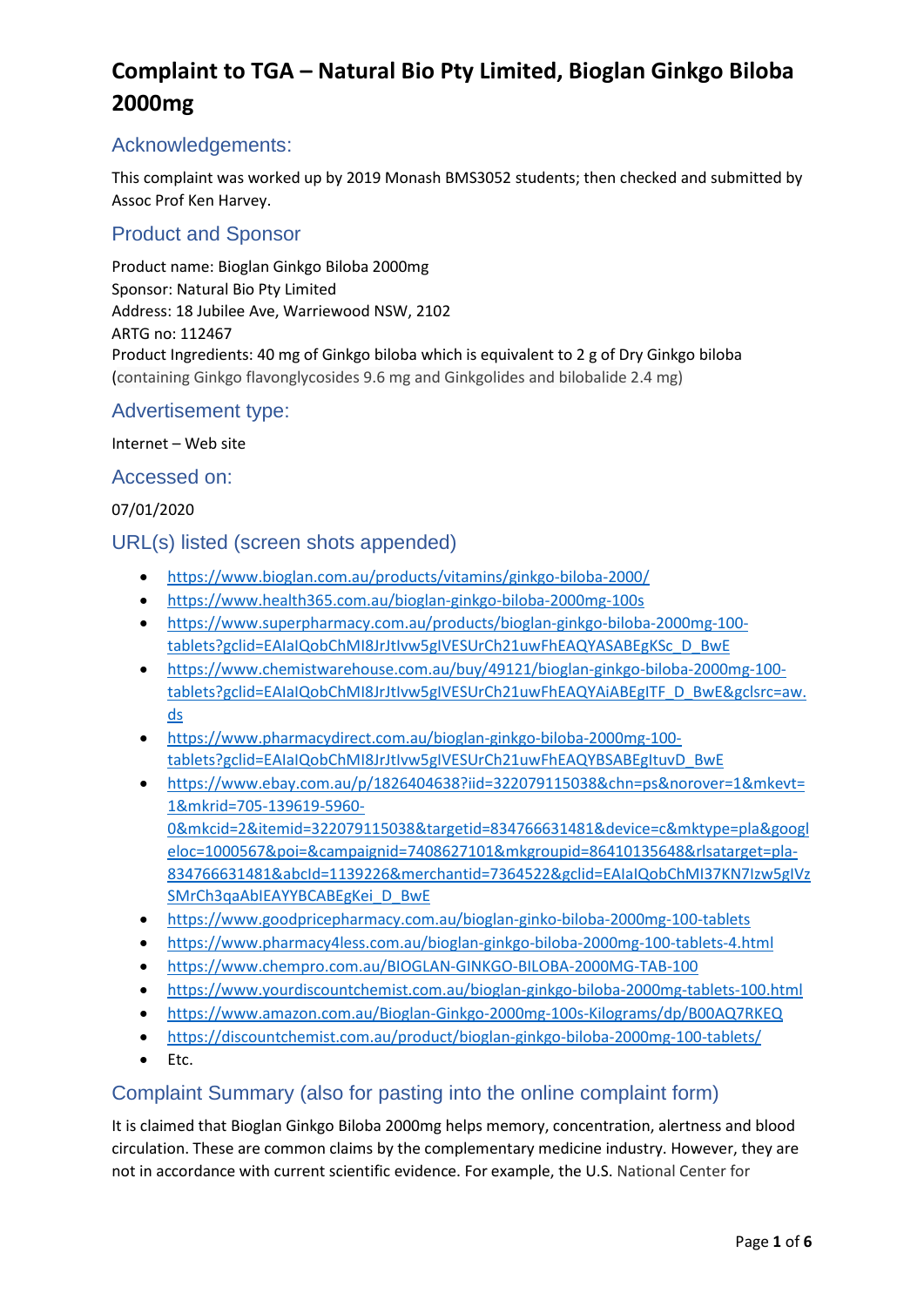Complementary and Integrative Health (NCCIH) states that there's no conclusive evidence that ginkgo is helpful for any health condition. In particular, they say there's no good evidence that ginkgo helps with memory enhancement in healthy people, intermittent claudication and the risk of having a heart attack or stroke.

It is alleged that the claims for Bioglan Ginkgo Biloba 2000mg breach s.9(a), 9(b), 10(a)(ii), 15(2)(b) and 15(3)(b) of the Therapeutic Goods Advertising Code (No.2), 2018.

### **Introduction**

Bioglan Ginkgo Biloba 2000mg is a tablet form of supplement that contains Ginkgo biloba leaf extract containing flavone glycosides and terpene lactones. There is a common belief (extensively promoted by the complementary medicine industry) that taking Ginkgo Biloba supplements helps memory, concentration and alertness as well as improving blood flow and circulation. This is not in accord with current scientific evidence.

According to the U.S. National Center for Complementary and Integrative Health (NCCIH) there is no conclusive evidence that Ginkgo biloba is helpful for any health condition. In particular, they say there's no good evidence that ginkgo helps with memory enhancement in healthy people, intermittent claudication and the risk of having a heart attack or stroke. [1](#page-1-0)

The major active constituents of ginkgo leaf extracts are the ginkgolides and bilobalides (also known as terpenes) and the flavonoids. These vary depending on how the leaves are grown, harvested and extracted. Extracts need to be standardised and different extracts are not comparable; one of the reasons for varied clinical trial results.

### Claims disputed

#### 1. **"Bioglan's Ginkgo Biloba 2000mg is beneficial in helping memory, concentration, alertness and blood circulation**".

In [2](#page-1-1)007, Canter and Ernst<sup>2</sup> conducted a systematic review in which they analysed 15 RTCs (randomised, placebo-controlled, and double-blind) on healthy individuals aged under 60 years. They aimed to critically evaluate the data from clinical trials to determine whether standardised Ginkgo biloba improves cognitive function in healthy subjects aged under 60 years. 15 RTCs included 7 single-dose studies and 8 longer term studies (2 days to 13 weeks). The majority of the studies tested 120 mg of active Ginkgo biloba which is also the recommended dose by Bioglan Ginkgo Biloba.

The analysis of the single dose studies revealed that these studies were either underpowered due to unrepresentative samples or did not show any effects. Similarly, the evidence from longer term studies appeared to be mostly negative as they found no cognitive enhancement by the subjects. Furthermore, of those studies which measured subjective effects, only one of five acute studies and one of six longer term studies reported any significant positive results.

Overall, and in line with their previous conclusions, there was no convincing evidence from randomised clinical trials for a robust positive effect of Ginkgo biloba upon any aspect of cognitive function in healthy young people, after either acute or longer-term administration.

<span id="page-1-0"></span><sup>1</sup> <https://nccih.nih.gov/health/ginkgo/ataglance.htm>

<span id="page-1-1"></span><sup>2</sup> <https://onlinelibrary.wiley.com/doi/abs/10.1002/hup.843>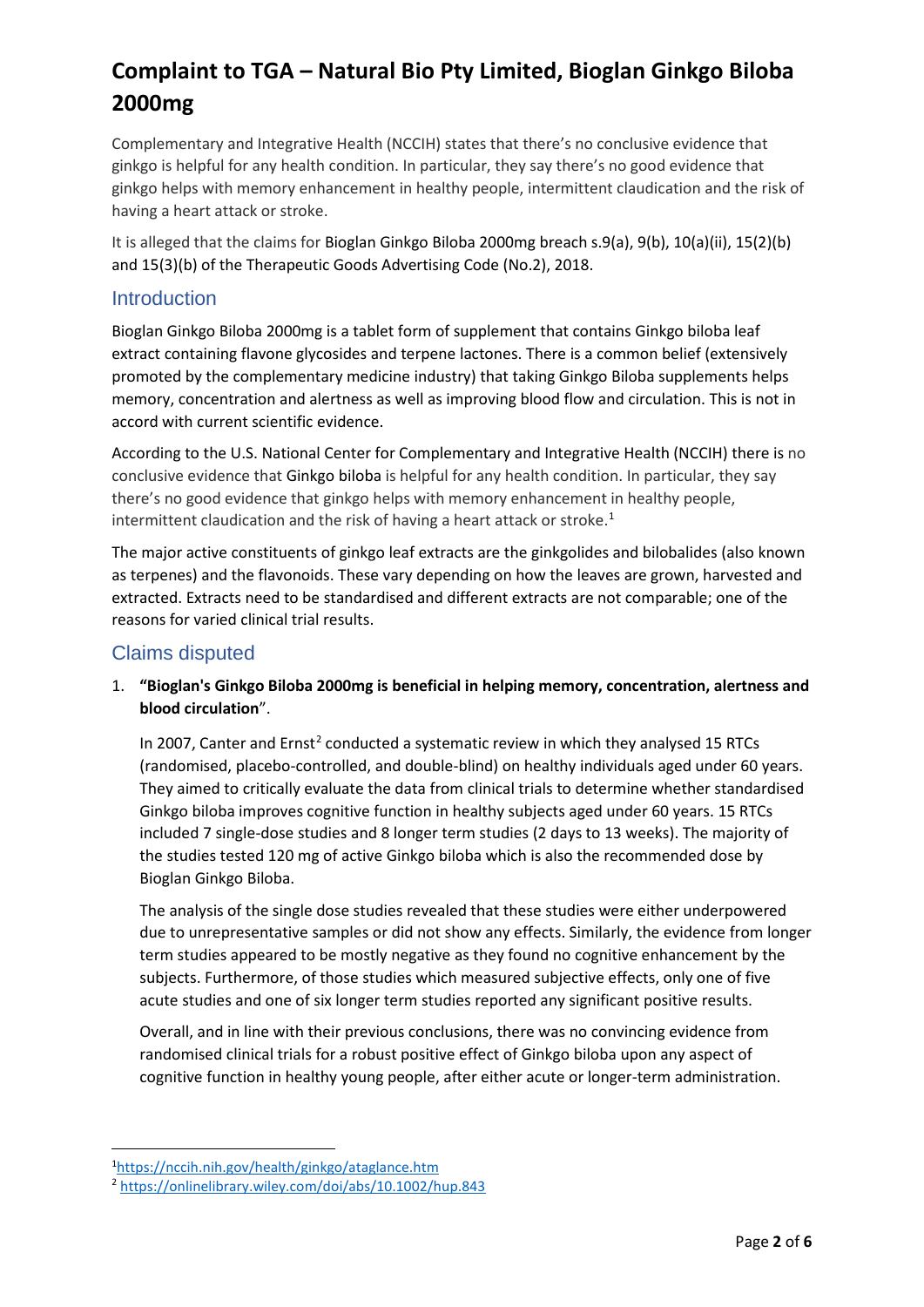Laws et al.<sup>[3](#page-2-0)</sup> (2012) conducted a meta-analysis to examine whether Ginkgo biloba enhances cognitive function in healthy individuals aged 18-82 years. They identified RTCs that examined the chronic administration of Ginkgo biloba (5 days to 4 months) and contained data on memory executive function and attention from which effect sizes could be derived.

Effect sizes were non-significant and close to zero for memory (*d* = −0.04: 95%CI −0.17 to 0.07), executive function (*d* = −0.05: 95%CI −0.17 to 0.05) and attention (*d* = −0.08: 95%CI −0.21 to 0.02). Meta-regressions showed that effect sizes were not related to participant age, duration of the trial, daily dose, total dose or sample size.

Meta-regression analysis found that the outcomes were not influenced by age, daily dose, total dose over the course of the trial, formulation of Ginkgo biloba, or the duration of the trial.

It was concluded that Ginkgo biloba had no ascertainable positive effects on a range of targeted cognitive functions in healthy individuals.

#### **2. "Ginkgo Biloba can improve blood circulation to the head, hands and feet, and therefore provide relief to those who suffer from poor circulation."**

The only relevant vaguely study found was by Wu *et al.[4](#page-2-1)*which investigated the effects of IV ginkgo biloba extract on the blood flow of healthy elderly individuals. However, given the product was administere[d intravenousl](https://www.sciencedirect.com/topics/medicine-and-dentistry/intravenous-drug-administration)y, not orally, it provided no support for the above claim.

#### **3. "Clinically trialled"**

Irrelevant, misleading and Deceptive given negative trial results.

In summary, it is alleged that both claims breach s.9(a), 9(b), 10(a)(ii), 15(2)(b) and 15(3)(b) of the Therapeutic Goods Advertising Code (No.2), 2018.

### Signed and dated

Dr Ken Harvey MB BS, FRCPA, AM Associate Professor Public Health and Preventive Medicine Monash University 8 January 2020

<span id="page-2-0"></span><sup>3</sup> <https://onlinelibrary.wiley.com/doi/abs/10.1002/hup.2259>

<span id="page-2-1"></span><sup>4</sup> <https://www.sciencedirect.com/science/article/abs/pii/S0944711307003157>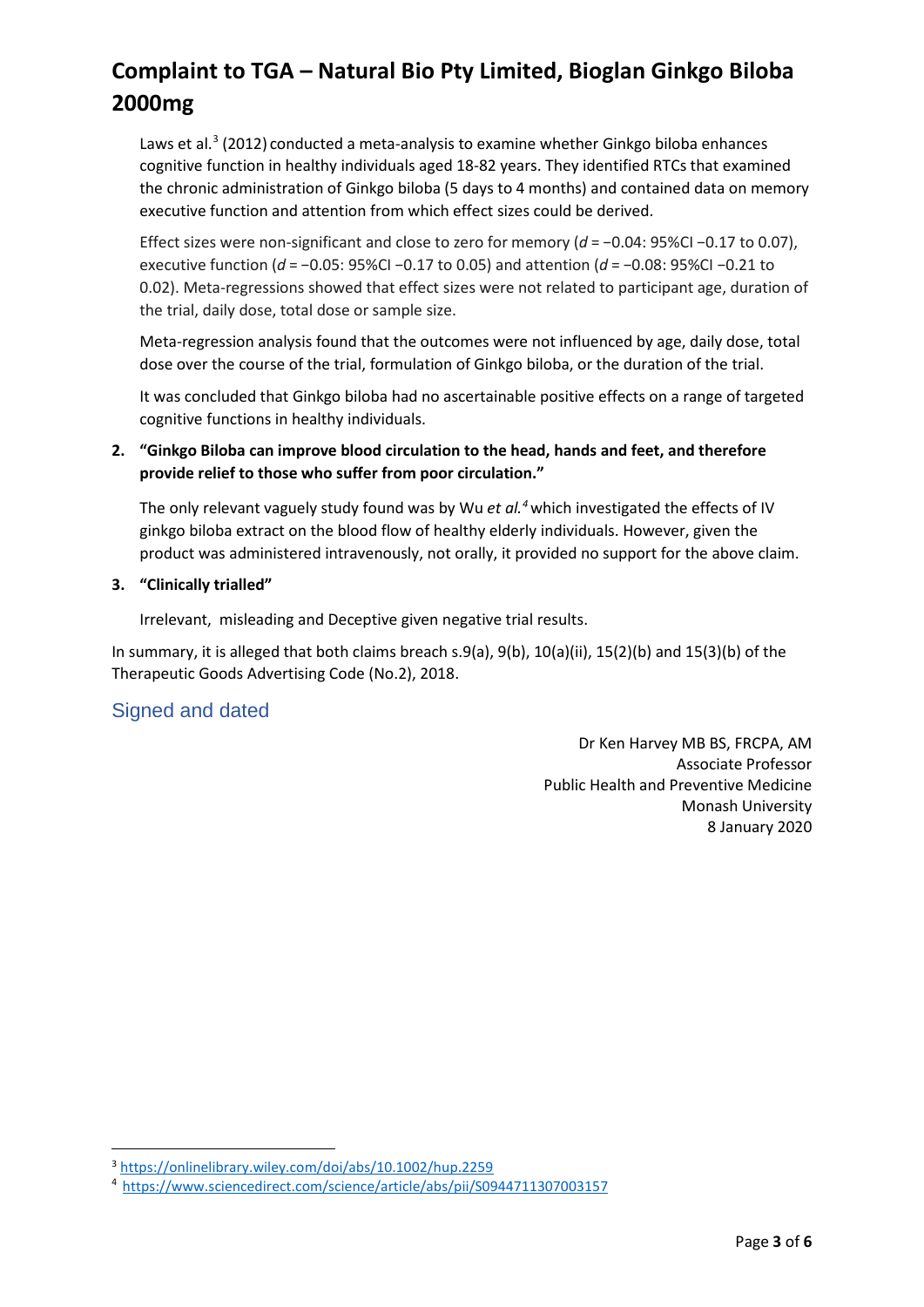Appendix (Screen shots with offending claims arrowed)

| <b>BUY NOW ON</b><br>Q<br>Bioglan's Ginkgo Biloba 2000mg is beneficial in helping<br>memory, concentration, alertness and blood circulation*.<br><b>BIOGLAN</b><br>100 tablets<br>Always read the label. Follow the directions for use. If<br><b>GINKGO BILOBA</b><br>symptoms persist consult your healthcare<br>2000 <sub>mg</sub><br>professional.<br><b>Brain Health &amp; Memory</b><br><b>SENIORS CARD</b><br>Boost memory & concentration<br>welcome here<br>Clinically trialled dose<br>ch tablet sombline Greige bildfin<br>Pringet ave, dry con und<br>Nin te dry laul Jip (2000mg)<br>100<br>Reviews (0)<br>Share<br><b>DIRECTIONS</b><br><b>DETAILED INFORMATION</b><br><b>INGREDIENTS</b><br>What is Bioglan Ginkgo Biloba 2000mg for? |  |  |  |
|-----------------------------------------------------------------------------------------------------------------------------------------------------------------------------------------------------------------------------------------------------------------------------------------------------------------------------------------------------------------------------------------------------------------------------------------------------------------------------------------------------------------------------------------------------------------------------------------------------------------------------------------------------------------------------------------------------------------------------------------------------|--|--|--|
|                                                                                                                                                                                                                                                                                                                                                                                                                                                                                                                                                                                                                                                                                                                                                     |  |  |  |
|                                                                                                                                                                                                                                                                                                                                                                                                                                                                                                                                                                                                                                                                                                                                                     |  |  |  |
|                                                                                                                                                                                                                                                                                                                                                                                                                                                                                                                                                                                                                                                                                                                                                     |  |  |  |
|                                                                                                                                                                                                                                                                                                                                                                                                                                                                                                                                                                                                                                                                                                                                                     |  |  |  |
|                                                                                                                                                                                                                                                                                                                                                                                                                                                                                                                                                                                                                                                                                                                                                     |  |  |  |
|                                                                                                                                                                                                                                                                                                                                                                                                                                                                                                                                                                                                                                                                                                                                                     |  |  |  |
|                                                                                                                                                                                                                                                                                                                                                                                                                                                                                                                                                                                                                                                                                                                                                     |  |  |  |
|                                                                                                                                                                                                                                                                                                                                                                                                                                                                                                                                                                                                                                                                                                                                                     |  |  |  |
| Healthy Brain Function - Oxygen supply to the brain is important to memory and concerviration, the Ginkgo herb<br>contains key alkaloids that can assist to increase blood flow and increase circulation.                                                                                                                                                                                                                                                                                                                                                                                                                                                                                                                                           |  |  |  |
| Circulation Ginkgo Biloba can improve blood circulation to the head, hands and feet, and therefore provide relief<br>to those who suffer from poor circulation*.                                                                                                                                                                                                                                                                                                                                                                                                                                                                                                                                                                                    |  |  |  |
| Who is Bioglan Ginkgo Biloba 2000mg for?                                                                                                                                                                                                                                                                                                                                                                                                                                                                                                                                                                                                                                                                                                            |  |  |  |
| Are you looking to maintain healthy memory and boost memory and concentration? Ginkgo Biloba 2000mg<br>helps concentration, alertness and overall blood circulation.                                                                                                                                                                                                                                                                                                                                                                                                                                                                                                                                                                                |  |  |  |
| When should I take Bioglan Ginkgo Biloba 2000mg?                                                                                                                                                                                                                                                                                                                                                                                                                                                                                                                                                                                                                                                                                                    |  |  |  |
| If you're feeling as though your memory or concentration aren't as great as they used to be, Ginkgo Biloba coupl<br>be product great choice for you. With the clinically trialled dose of Gingko Biloba this product provides the<br>benefits of increased circulation and brain health.                                                                                                                                                                                                                                                                                                                                                                                                                                                            |  |  |  |
| Why should I take Bioglan Ginkgo Biloba 2000mg?                                                                                                                                                                                                                                                                                                                                                                                                                                                                                                                                                                                                                                                                                                     |  |  |  |
| Blood circulation Concentration and alertness Memory and Recall                                                                                                                                                                                                                                                                                                                                                                                                                                                                                                                                                                                                                                                                                     |  |  |  |

<https://www.bioglan.com.au/products/vitamins/ginkgo-biloba-2000/>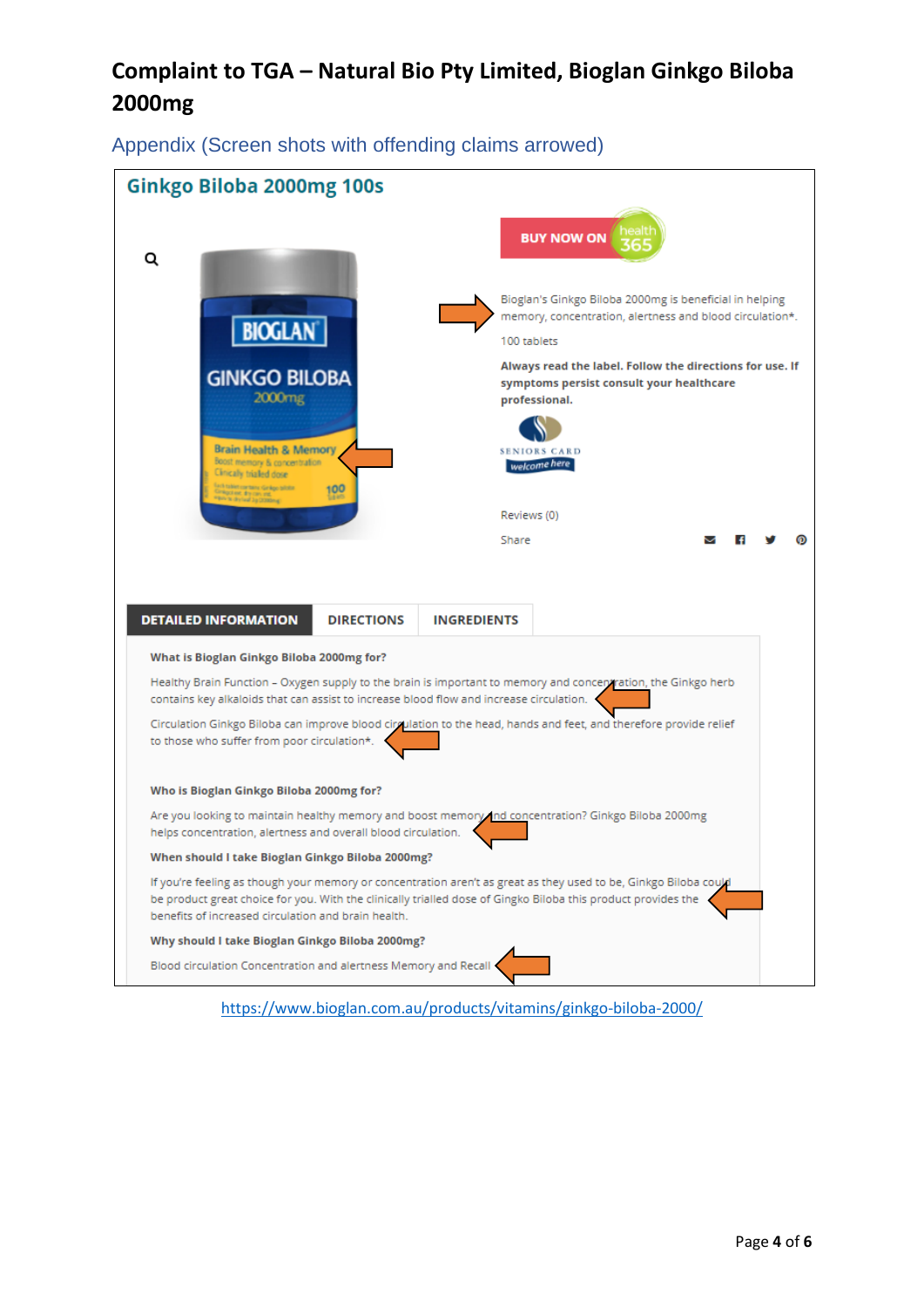|                                                                                                                                | Bioglan Ginkgo Biloba 2000mg 100s                               |
|--------------------------------------------------------------------------------------------------------------------------------|-----------------------------------------------------------------|
|                                                                                                                                | <b>SKU 543149</b>                                               |
|                                                                                                                                | In stock                                                        |
|                                                                                                                                | \$19.76 Sign in to view members price                           |
| <b>BIOGLAN</b>                                                                                                                 | Save \$2.19                                                     |
| <b>GINKGO BILOBA</b><br>2000 <sub>mg</sub>                                                                                     | RRP: \$21.95                                                    |
| Brain Health & Memory<br><b>Boost memory &amp; concentration</b><br>Clinically trialled dose<br>All Mint contains Grape bilder | t<br>Add to Cart 層<br>$\circ$<br>c<br>☑<br>QTY<br>$\frac{1}{2}$ |
| infeart ext. dry con. Vid.<br>there he step lead 2g (2000ma)                                                                   | Bioglan's Ginkgo Biloba 2000mg is beneficial in helping memory, |
|                                                                                                                                | concentration, alertness and blood circulation*.                |
| Bioglan Ginkgo Biloba 2000mg 100s                                                                                              | 100 tablets                                                     |

#### <https://www.health365.com.au/bioglan-ginkgo-biloba-2000mg-100s>



#### <https://www.bioglan.com.au/products/vitamins/ginkgo-biloba-2000/>

#### **Overview**

Bioglan's Ginkgo Biloba 2000ma is beneficial in helping to improve memory, concentration, alertness and blood circulation. Healthy Brain Function - Compromised oxygen supply to the brain can contribute to poor memory and concentration, Ginkgo improved blood circulation and oxygen supply to the brain. Circulation - Ginkgo Biloba can improve blood circulation to the head, hands and feet, and therefore provide relief to those who suffer from poor circulation.

[https://www.superpharmacy.com.au/products/bioglan-ginkgo-biloba-2000mg-100](https://www.superpharmacy.com.au/products/bioglan-ginkgo-biloba-2000mg-100-tablets?gclid=EAIaIQobChMI8JrJtIvw5gIVESUrCh21uwFhEAQYASABEgKSc_D_BwE) [tablets?gclid=EAIaIQobChMI8JrJtIvw5gIVESUrCh21uwFhEAQYASABEgKSc\\_D\\_BwE](https://www.superpharmacy.com.au/products/bioglan-ginkgo-biloba-2000mg-100-tablets?gclid=EAIaIQobChMI8JrJtIvw5gIVESUrCh21uwFhEAQYASABEgKSc_D_BwE)

WHO IS BIOGLAN GINKGO BILOBA 2000MG FOR? Are you looking to maintain healthy memory and boost memory and concentration? Ginkgo Biloba 2000mg provides the clinically trailed dose of Ginkgo Biloba to help concentration, alertness and overall blood circulation.

[https://www.pharmacydirect.com.au/bioglan-ginkgo-biloba-2000mg-100](https://www.pharmacydirect.com.au/bioglan-ginkgo-biloba-2000mg-100-tablets?gclid=EAIaIQobChMI8JrJtIvw5gIVESUrCh21uwFhEAQYBSABEgItuvD_BwE) [tablets?gclid=EAIaIQobChMI8JrJtIvw5gIVESUrCh21uwFhEAQYBSABEgItuvD\\_BwE](https://www.pharmacydirect.com.au/bioglan-ginkgo-biloba-2000mg-100-tablets?gclid=EAIaIQobChMI8JrJtIvw5gIVESUrCh21uwFhEAQYBSABEgItuvD_BwE)